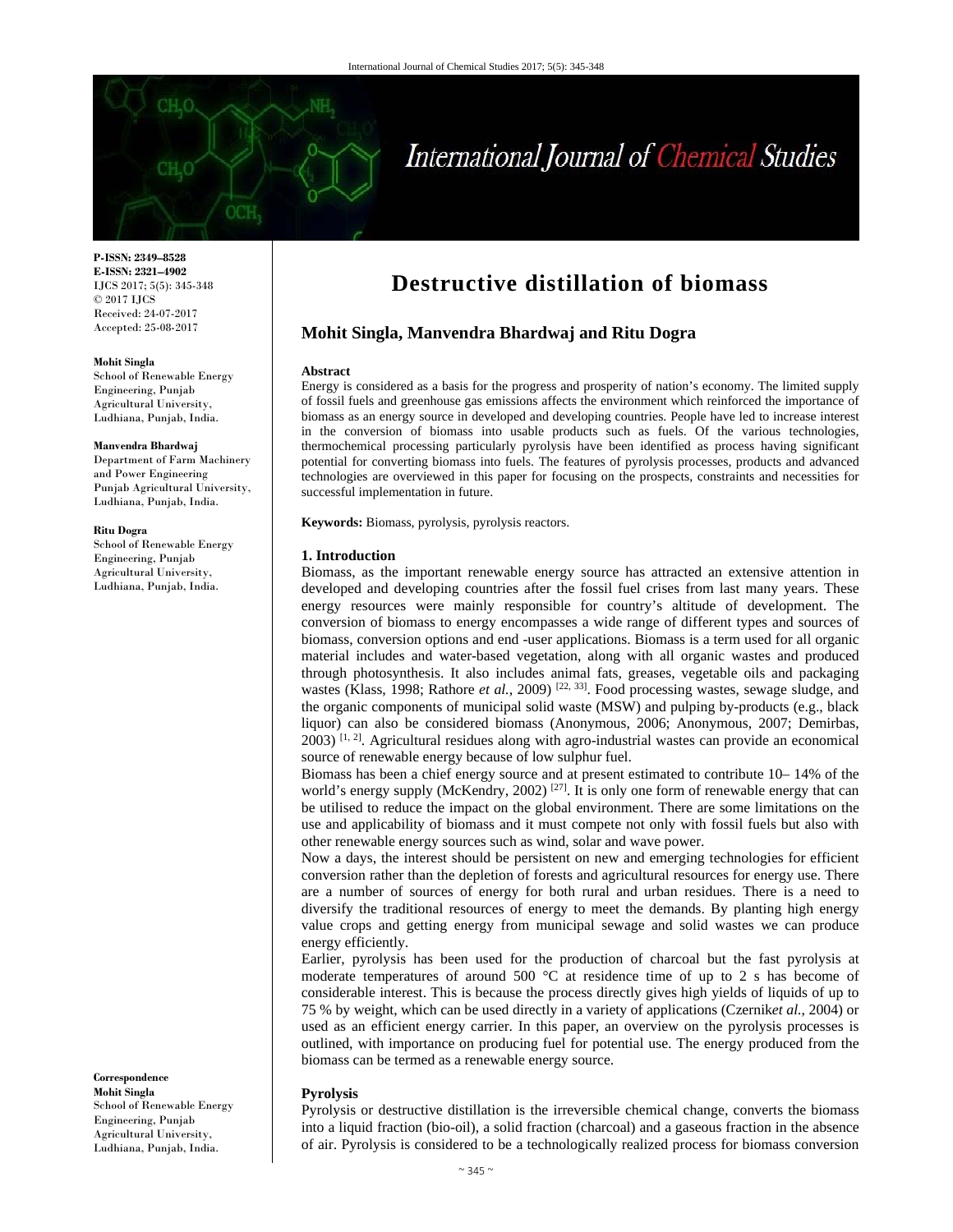(Anonymous, 2006; Maschio *et al.*, 1992; Marsh *et al.*, 2007; Demirbas,  $2001$ ) <sup>[1, 26, 25, 17]</sup>. The important components of pyrolysis gas are hydrogen, carbon monoxide, carbon dioxide, methane and lesser amount of hydrocarbons. Capturing and combusting the methane and carbon monoxide in syngas makes use of the energy in the gas and produces carbon dioxide which is a less potent greenhouse gas than methane and offsets fossil fuel energy production (Bridgwater, 1996) [12]. Pyrolysis can be used to produce bio-oil if flash pyrolysis is used, the conversion efficiency of biomass to bio-crude up to 80% (Aston University and Teknik, 1993; EU, 1999; Aston University, 1996)  $[4, 19]$ . The bio-oil can be used in engines and turbines. Depending on the reaction temperature, heating rate and residence time, pyrolysis can be classified into slow pyrolysis, fast pyrolysis and flash pyrolysis (Table 1).

**Slow pyrolysis:** Slow pyrolysis, biomass was heated about 500 °C at slow heating rates (up to 10-20 °C/min) in which residence time varies from 5 min to 30 min (Mohan *et al.*, 2006) [30]. Thus, the components in the vapour phase continue to react with each other, as solid char and liquid are being formed. The heating rate in conventional pyrolysis is much slower than fast pyrolysis. The end products formed are charcoal, which have a wide range of application, domestic cooking and heating, activated carbon, fireworks, absorbents, soil conditioners and pharmaceuticals (Karaosmanoglu and Tetik, 1999) <sup>[21]</sup>. Mok *et al.* (1992) <sup>[31]</sup> investigated that a higher yield of charcoal can be obtained from biomass feedstock's having higher lignin contents and lower hemicellulose contents. In contrast to fast pyrolysis, slow pyrolysis does not necessarily require fine feedstock particle size (smaller than 1 mm). Torrefaction is also known as roasting, slow and mild pyrolysis (Medic *et al.*, 2011) [28] of biomass at a temperature range 200-300 °C near atmospheric pressure in the absence of oxygen. The biomass partly decomposes during the process giving off volatiles, results in a loss of mass and chemical energy to the gas phase. Biomass consists of three main *polymeric* structures i.e. cellulose, hemicellulose and lignin. Hemicellulose is most reactive and is subjected to limited devolatilisation and carbonisation below 250 °C. Above 250 °C it is subjected to extensive devolatilisation and carbonisation. Cellulose is most thermostable and is subjected to limited devolatilisation and carbonisation only. Lignin its reactive is in between both others.

**Fast pyrolysis:** Fast pyrolysis is a high-temperature process in which biomass is rapidly heated in the absence of oxygen (Boucher *et al.,* 2000; Bridgwater and Kuester, 1991; Bridgwater, 1996; Bridgwater, 2003)<sup>[6, 10, 8, 9]</sup>. Biomass decomposes very quickly to generate vapours, aerosol and char. After cooling and condensation of the vapours and aerosol, a dark brown homogeneous mobile liquid is formed which has a heating value about half that of the conventional fuel oil. A high yield of liquid is obtained with low in ash. Fast pyrolysis process produces 60-75% of liquid bio-oil, 15- 25% of solid char and 10-20% of non condensable gas by weight, depending on the feedstock used. During this process no waste is generated because the bio-oil and solid char both are used as a fuel and the gas can be recycled back in the process. The essential features of fast pyrolysis process are:

 Very high heating rates and very high heat transfer rates, usually require a finely ground biomass feed of typically less than 3 mm as biomass generally has a low thermal conductivity,

- Carefully controlled pyrolysis reaction temperature of around 500 °C to maximise the liquid yields
- Rapid removal of product char to minimise cracking of vapours,
- Rapid cooling of the pyrolysis vapours to give the bio-oil product.

Rapid heating and rapid quenching produced the liquid products, which condense before further reactions break down of biomass into gaseous products. High reaction rates minimize char formation. Under some conditions, no char is formed (Demirbas, 2005) [16]. At higher fast pyrolysis temperatures, the major product is gas.

| <b>Operating paramaters</b>   | <b>Slow</b><br>pyrolysis | Fast<br>pyrolysis | Flash<br>pyrolysis |
|-------------------------------|--------------------------|-------------------|--------------------|
| Pyrolysis temperature         | 300-700                  | 600-1000          | 800-1000           |
| Heating rate $(^{\circ}/sec)$ | $0.1 - 1$                | 10-200            | >1000              |
| Particle size (mm)            | $5 - 50$                 | < 1               | ${}_{< 0.2}$       |
| Solid residence time<br>(sec) | 300-550                  | $0.5 - 10$        | ${}_{< 0.5}$       |

**Table1:** Operating parameters for pyrolysis parameters

**Flash pyrolysis:** Flash pyrolysis is an improved version of fast pyrolysis (Demirbas and Arin, 2002) [18], which involves the rapid movement of substrate through a heated tube under gravity or in a gas flow. Higher temperatures and shorter residence times than fast pyrolysis are used; the main product distributions are similar to fast pyrolysis. Due to the rapid heating rates and short reaction times, for better yields, this process requires smaller particle size compared to the other processes. This process has some technological limitations, poor thermal stability and corrosiveness of the oil, solids in the oil, Increase of the viscosity over time by catalytic action of char, alkali concentrated in the char dissolves in the oil and production of pyrolytic water (Cornelissen *et al.*, 2008) [13].

# **Pyrolysis Products**

**Char:** Char is defined as the solid remains after pyrolysis. It is usually characterized for bulk density, proximate analysis which includes moisture, volatile, ash and fixed carbon contents. Char causes pollution with other components: mineral fractions and after incomplete pyrolysis, large fractions of hydrogen and oxygen, which is present in char. During pyrolysis char is converted into polycyclic aromatic hydrocarbon (PAHs), particularly at low temperature. Char is formed briquettes which can be used as a fuel. Char has a porous structure and a surface area that is appropriate to use as active carbon and used in purification processes (Islam *et*   $al.$ , 2005)<sup>[20]</sup>. The amount and type of pores determine the gas accessibility to the active surface sites. Properties of char are affected not only by properties of parent material but also by pyrolysis operating conditions, mainly the heating rate, the maximum temperature and the residence time.

**Pyrolysis liquid:** The liquid product obtained from pyrolysis is known as bio-oil. Bio-oil is produced with short residence times and rapid cooling or quenching from the pyrolysis temperature. This condensate is not at thermodynamic equilibrium at storage temperatures. The chemical composition of bio-oil tends to change toward thermodynamic equilibrium during storage. The oils have heating values of 40-50% of that of hydrocarbon fuels (Yaman, 2004) [38]. The problem arises in combustion systems when these liquids are burnt raw without upgrading. Due to very high water content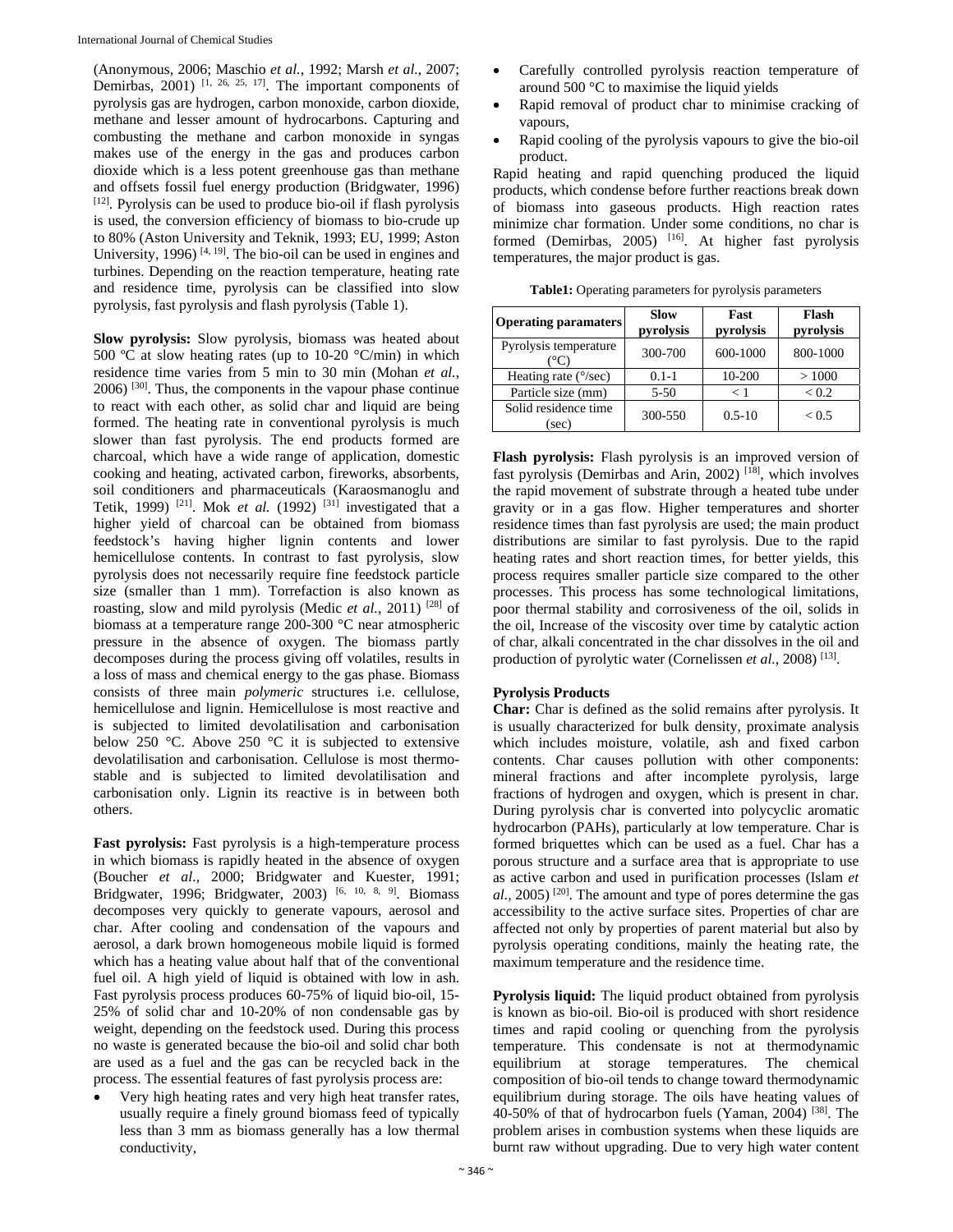and this is main disadvantage for ignition. Bio-oil can be used as a substitute for fossil fuels to generate heat, power and chemicals (Fig. 1). These liquids contain many chemical compounds that can be used as feedstock for synthesis of fine chemicals, adhesives, fertilizers and other processes (Meir and Faix, 1999) [29].

**Gas:** The third main product from pyrolysis is gas. It is also known as syngas. The gas mainly consists of  $H_2$ ,  $CO_2$ ,  $CO$ and CH4depending on the composition of biomass (Oladeji,  $2012$ ).  $CO<sub>2</sub>$  and  $CO$  are produced at low temperature, while  $H<sub>2</sub>$  is produced at high temperature. This gas can be used as household cooking gas and as fuel for gas lamps (Bamigboye and Oniya, 2003; Cornelissen *et al.*, 2008) [5, 13].



Various applications of pyrolysis bio-oil

# **Pyrolysis Reactors**

**1. Bubbling Fluidized Bed Reactor:** Bubbling fluidized beds (Sadaka and Boateng, 2010) [36], biomass particles are introduced into a bed of hot sand fluidized by a recirculated product gas. The high heat transfer rates from fluidized sand cause rapid heating of biomass particles and some ablation by rubbing with the sand particles occurs. In bubbling fluidized bed gasifier proper control of temperature and high reaction rates. They also have higher particulates and more moderate tar levels in product gastar cracking catalysts can be added to the bed.

**2. Circulating Fluidized Bed Reactor:** For circulating fluidized bed reactors, biomass particles are introduced into a circulating fluidized bed of hot sand. The recirculated product

gas, sand, and biomass particles move simultaneously. The high heat transfer rates from sand ensure rapid heating of biomass particles and ablation is more popular than with regular fluidized beds. This type of reactor is suitable for large outputs (Li *et al.*, 2004)<sup>[24]</sup>. They are in-bed catalytic processing and circulation of hot solids can cause erosion problems inside the reactor vessel. The char is attrited more due to higher gas velocities, which result in high char contents. The produced char is typically separated by cyclone.

**3. Vacuum Furnace Reactor:** For this reactor, biomass is thermally decomposed under reduced pressure. The vapours produced are quickly removed from the vacuum and recovered as bio-oil as condensation. This reactor includes ability to produce larger particles than fast pyrolysis reactors (Roy *et al.*, 1997)  $^{[35]}$  and there is less char in the liquid product due to lower gas velocities. There is also no requirement for carrier gas and the process is mechanically complicated. The liquid yields for dry biomass feed obtained in this process vary from 35 to 50%.

**4. Ablative Reactor:** In ablative reactor there is a high velocity impact of particle on a hot reactor wall which is achieved by centrifugal force. High relative motion is achieved between particles and the reactor wall which is typically less than 600 °C. The system is more intensive and the process is mechanically driven so the reactor is so complex. Ablative reactors do not benefit from the same economies of scale as the other reactor types (Bridgwater,  $2007$ ) <sup>[11]</sup>.

**5. Rotating Cone Reactor:** The rotating cone reactor is a noval reactor type for flash pyrolysis of biomass with negligible char formation, in which rapid heating and a short residence time of the solids can be realized. Carrier gas requirements in the pyrolysis reactor are much less than for fluid bed and transported bed systems. The gas is needed for char burn off and for sand transport. Design of the rotating cone reactor is complex, but results in high bio-oil yield (Wagenaar *et al.*, 2001) [37]. Comparison of pyrolysis reactors are discussed in table 2.

**Table2:** Advantages and disadvantages of different pyrolysis reactors (Ringer *et al.*, 2006; Lam *et al.*, 2010) [34, 23]

| <b>Reactor type</b>          | <b>Advantages</b>                                                                                                               | <b>Disadvantages</b>                                                                                                                    |  |
|------------------------------|---------------------------------------------------------------------------------------------------------------------------------|-----------------------------------------------------------------------------------------------------------------------------------------|--|
| Bubbling fluidized<br>bed    | Simple design Easy operation Good temperature control                                                                           | Small particle sizes are needed                                                                                                         |  |
| Circulating fluidized<br>bed | Well-understood technology Good thermal control Large particle<br>sizes can be used                                             | Not suitable for large scale Char is finer                                                                                              |  |
| Vacuum furnace               | Can process larger particles of 3–5 cm No carrier gas required<br>Lower temperature required Easier liquid product condensation | Slow process Solid residence time is too high<br>Require large scale equipment Poor heat and mass<br>transfer rate Generates more water |  |
| Ablative                     | Inert gas is not required Large particle sizes can be processed System<br>is more intensive Moderate temperature required       | Reactor is costly Low reaction rate                                                                                                     |  |
| Rotating cone                | Centrifugal force moves heated sand<br>and biomass No carrier gas required                                                      | Complex process Small particle sizes needed                                                                                             |  |

# **Conclusions**

From this review study, it is concluded that the pyrolysis is a thermal decomposition of the organic matter in the absence of oxygen to obtain three major products, which are char, bio-oil and pyrolytic gas. The quantity of three major products of pyrolysis depends mainly on the pyrolysis temperature and heating rate. The pyrolysis at lower temperatures favours the production of char, water,  $CO<sub>2</sub>$  and  $CO$  whereas at higher

temperatures favours the production of tar. Flash pyrolysis at still high temperatures results in volatile products.

### **References**

1. Anonymous. IEA (International Energy Agency) ioenergy annual report, <http:// www.energytech.at/ pdf/iea\_bereport06.pdf>; 2006 [Accessed February, 2009], (2006).